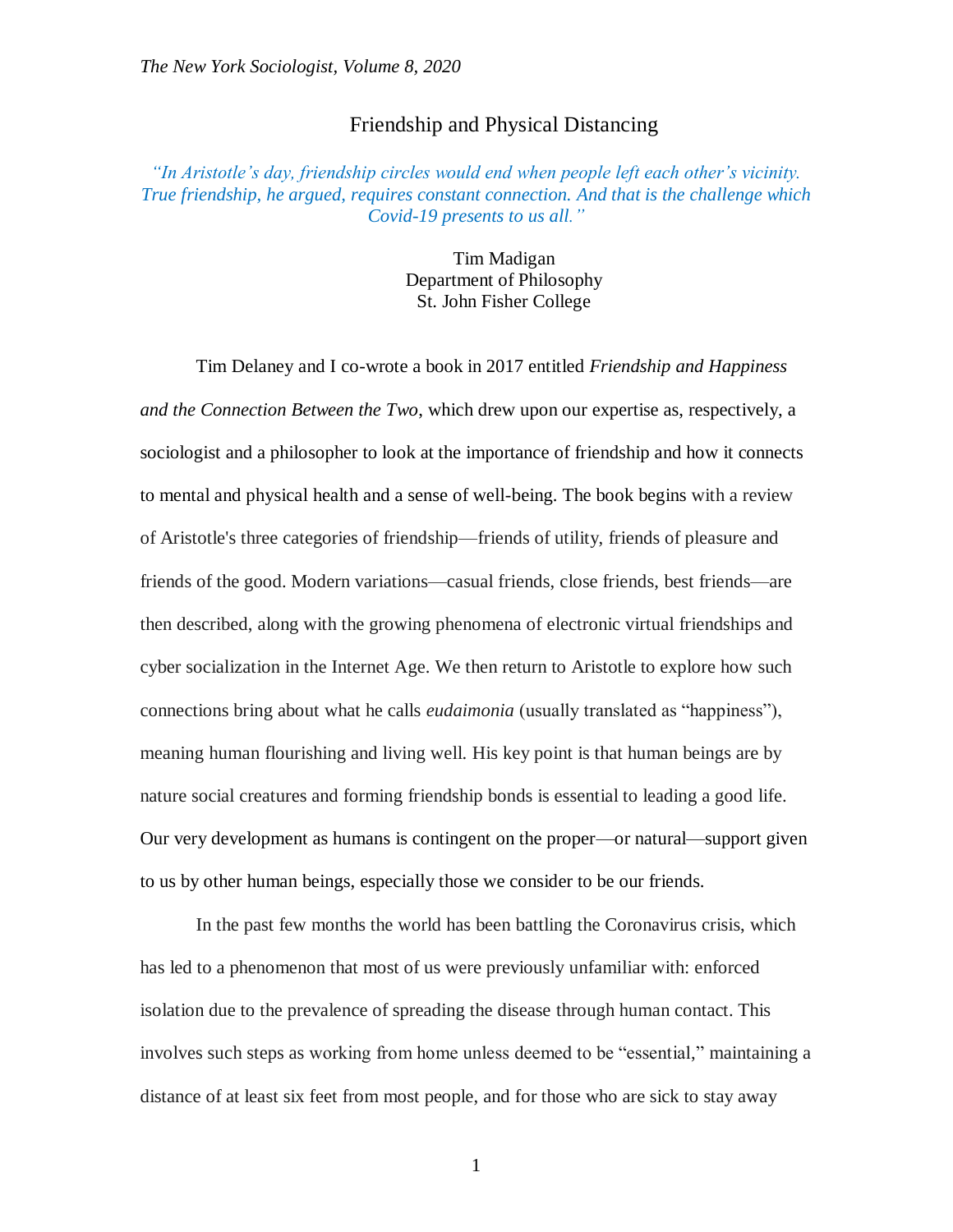## *The New York Sociologist, Volume 8, 2020*

from others. Initially this was referred to as "social distancing." But, as Tim Delaney quickly pointed out to me, that term was inappropriate. It should rather be called "physical distancing." While keeping physically distant from other people is a prudent way to avoid catching and/or spreading the virus, to stay socially distant is both harmful and unwise. We need social connections, especially those provided to us by friends, in order to be happy.

A friendship consists of people who are bonded by expressions of harmony, accord, understanding and rapport. Friends are generally viewed as those who are attached to one another by feelings of affection or personal regard, and those who provide assistance and support to one another. Aristotle writes*:* "No one would choose to live without friends, even if he had all other goods." In his book the *Nichomachean Ethics* he holds that close friendships don't come easily, and must be cultivated. In such relationships, we reveal our innermost thoughts and aspirations to another. The trust between such friends is vital to our well-being and thus should never be given lightly. You have to get to know the other person, and that cannot be rushed. It takes time and effort. Most of all, you must maintain those ties in order to support each other.

In Aristotle's day, friendship circles would end when people left each other's vicinity. True friendship, he argued, requires constant connection. And that is the challenge which Covid-19 presents to us all. We cannot see our friends in person for now, just when we need them most. But fortunately we have options available to us that Aristotle didn't. Thanks to the technological developments of recent times, we are able to stay connected with our friends through email, social networks, and increasingly via such

2